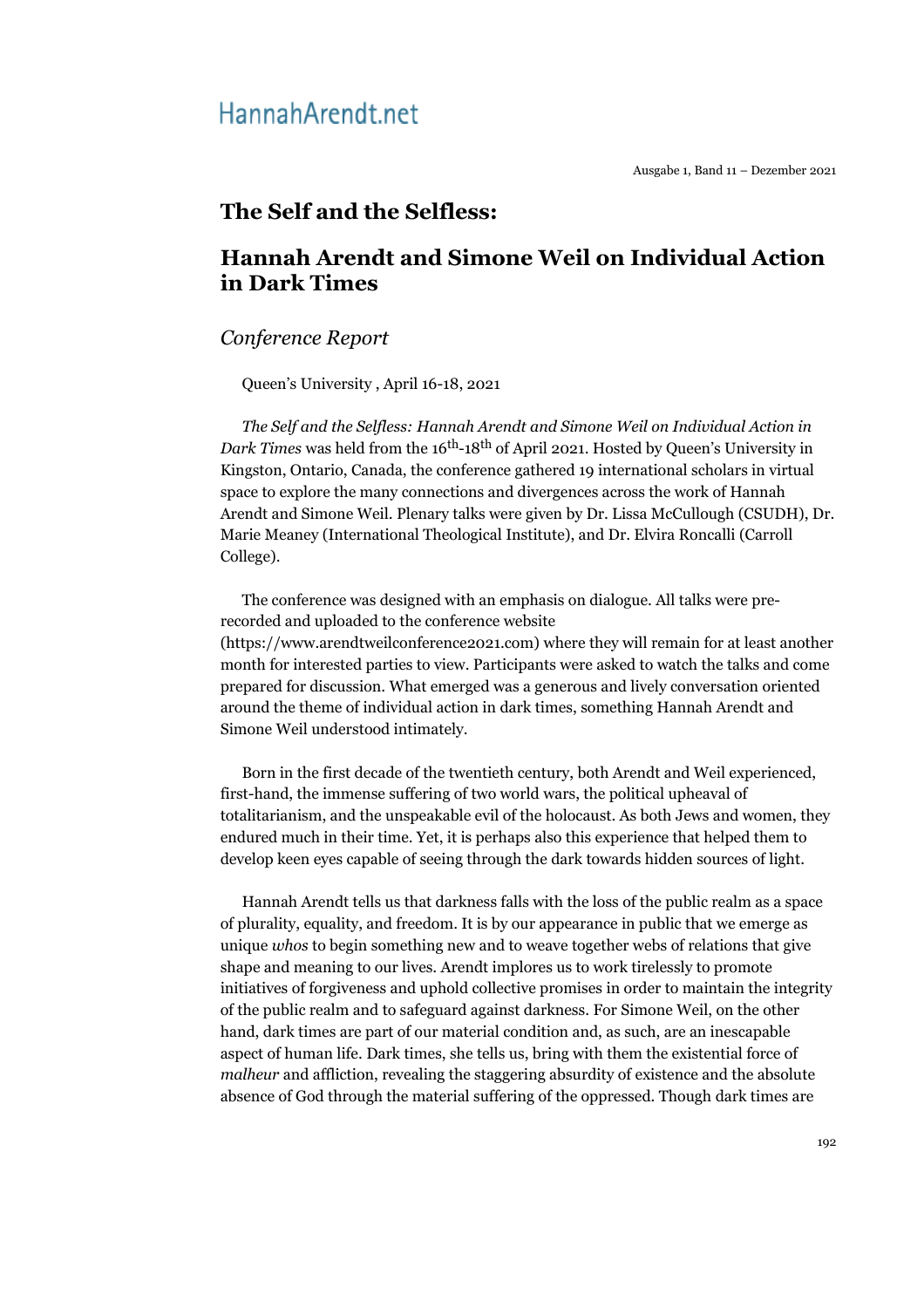Conference Report | The Self and the Selfless: Hannah Arendt and Simone Weil on Individual Action in Dark Times | http://www.hannaharendt.net

inevitable for Weil, we can nonetheless choose how we react to them. Through the cultivation of attention and the process of decreative self abnegation, we have the potential to live ethically even in darkness.

Despite Arendt and Weil's emphasis on the pervasive and seemingly inescapable nature of dark times, both thinkers find reason to act even (and perhaps especially) in the face of overwhelming suffering. One of the major themes of the conference, therefore, was the possibility for *hope in action* and emphasis was placed on the fact that darkness can act as a meaningful catalyst for social political actions in both Arendt and Weil.

Contributors found hope, for example, in actions that transcend violence and force to express a kind of moral power rooted in empathy and friendship (Shodjaee-Zrudlo), or in words imbued with silence that allow for the cry of the other to be heard (Rhoad). Hope also abides in the development of communities of identity, solidarity, and relationality (Hajkova, Lademacher); and in the potential to reimagine "human rights" through a critical lens that relies upon justice and not upon the state (Davis). There is hope even in moments of powerlessness when every possibility seems dark (Enns).

In order to unlock these hopeful possibilities, however, an emphasis was placed on the need to cultivate our capacity for thinking and attention. As Arendt acknowledges in her coverage of the Eichmann trial, thoughtlessness is not innocence, and the most heinous crimes can arise in the most banal circumstances. Eichmann's malfeasance springs not from an innate evil in his heart but rather from an inability or refusal to critically think for himself. Looking to the atrocities of a much earlier war, Weil notes the human refusal to pay attention and the hubris of assuming that force will also be on one's own side is evident from Homer's account of the Trojan War in *the Iliad*. When we fail to cultivate a recognition for that which is around us and beyond us as individuals, we make the mistake of assuming that we are the center of existence and thereby misread our ethical duties. Careful attention, therefore, can serve as a site of resistance (Monti). Whether we direct our attention to the poets and philosophers at the gate of literature (Panizza & Wilson); toward the inherent contradictions of existence (Owen, Thomas); or toward the dialectic sway of detachment and participation in political action (Sojer); attention can allow for action that avoids the dangers of thoughtless habit and the objectification of alterity.

Building on the theme of hope, contributors also applied the insights of Weil and Arendt to contemporary political struggles, such as the polish feminist protests (Robaszkiewicz), the refugee crisis (Ritner), and the prison abolition movement (Sokolsky-Tifft). In so doing, the often abstract and challenging ideas of these two thinkers were brought to life in a profoundly important way. Both Arendt and Weil balked at the idea of being solely "philosophers" or professional thinkers cloistered in an ivory tower. These papers and discussions recognized that Arendt and Weil were more interested in philosophical thinking that necessitated worldly ethical action and as such, they worked within those philosophical frameworks to suggest meaningful action.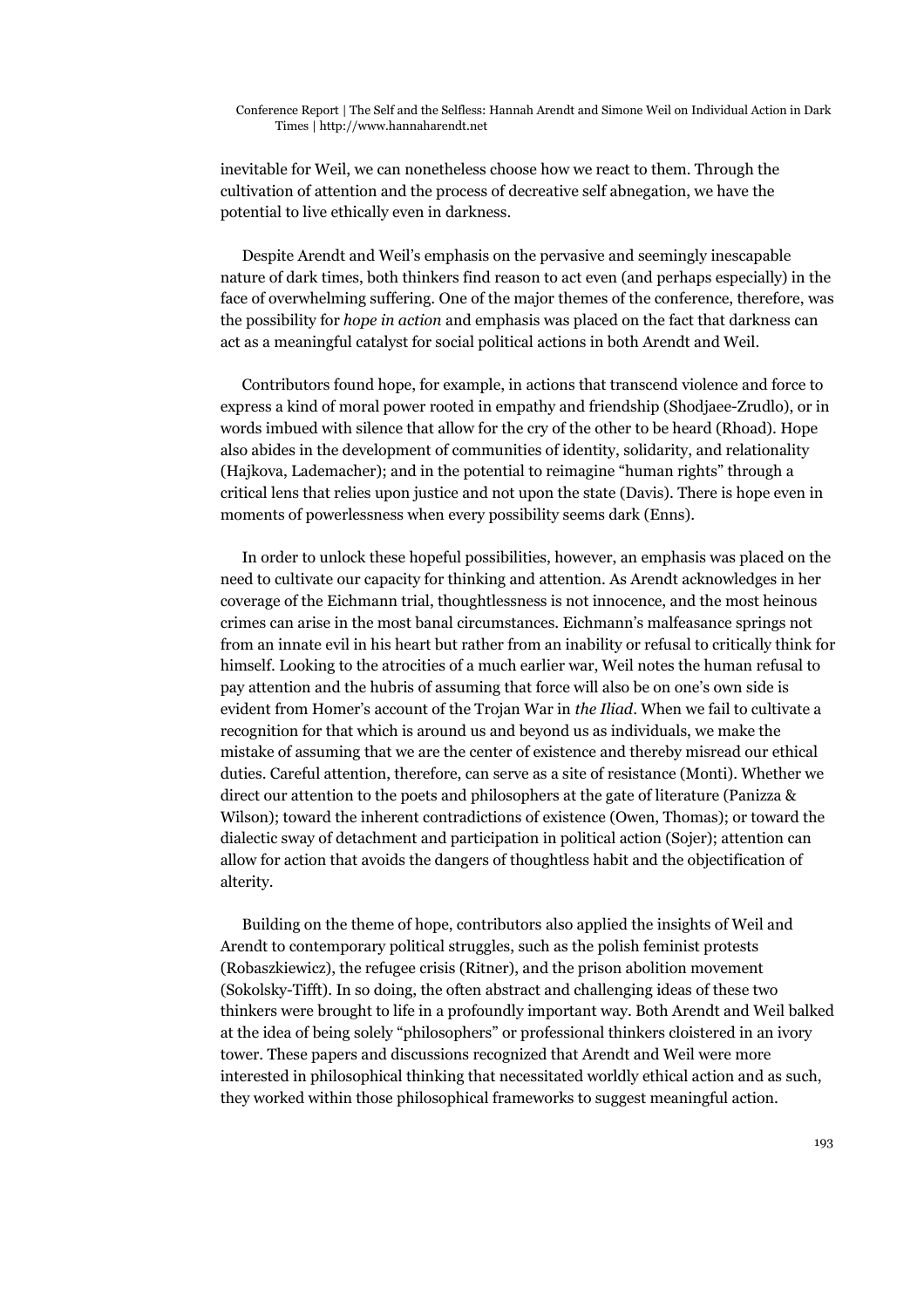Conference Report | The Self and the Selfless: Hannah Arendt and Simone Weil on Individual Action in Dark Times | http://www.hannaharendt.net

Despite their similarities, however, one clear distinction between Arendt and Weil that arose in conversation was the way in which they ground their hope in action. Arendt's secular humanism, which binds the fate of the world to human action (Roncalli), is crucially divergent from Weil's spiritual approach, which rejects the individuated human will as a possible remedy to the evil of dark times (Meaney).

For Arendt, it is to humanity that we must turn for salvation. To act is to emerge from the darkness of privacy, necessity, and solitude to undergo a second birth, a spontaneous and unexpected event that offers both freedom and redemption. Human action is the "miracle that saves the world, the realm of human affairs, from its normal, 'natural' ruin" (*The Human Condition*, 247). Weil's religious approach, on the other hand, finds hope for salvation in the unlikely and unexpected emergence of grace. It is in our darkest hour, when we stand absolutely open to the cruelty of force and riddled with affliction, that we can be offered hope through grace. Here it is our internal state that grace can save from the touch of force and not our material body: "grace can prevent this touch from corrupting him, but it cannot spare him from the wound." (*The Iliad or the Poem of Force*, 214). It is through impersonal faith in the Good and self-renunciation (Calcagno) that we can prepare to be saved. Truly ethical action emerges in the void of self-negation as a matter of de-creation, or creative self-destruction. From this process one sets aside the human will, which at best hinders and worst encourages the propagation of force, in order to develop a new saintliness (McCullough).

The conference was funded by the Queen's University department of philosophy in Kingston, Ontario and was organised by Joshua Livingstone (Queen's University, PhD Candidate) and Kathryn Lawson (Queen's University, PhD Candidate).

#### **List of contributors:**

Lissa McCullough, California State University Dominguez Hills, USA.

Marie Cabaud Meaney, International Theological Institute, Trumau, Austria.

Elvira Roncalli, Carroll College, Helena, Montana, USA.

Antonio Calcagno, King's University College at Western University, London, Canada.

Benjamin Davis, University of Toronto, Centre for Ethics, Toronto, Canada.

Diane Enns, Ryerson University, Toronto, Canada.

Alzbeta Hajkova, Purdue University, West Lafayette, Indiana, USA.